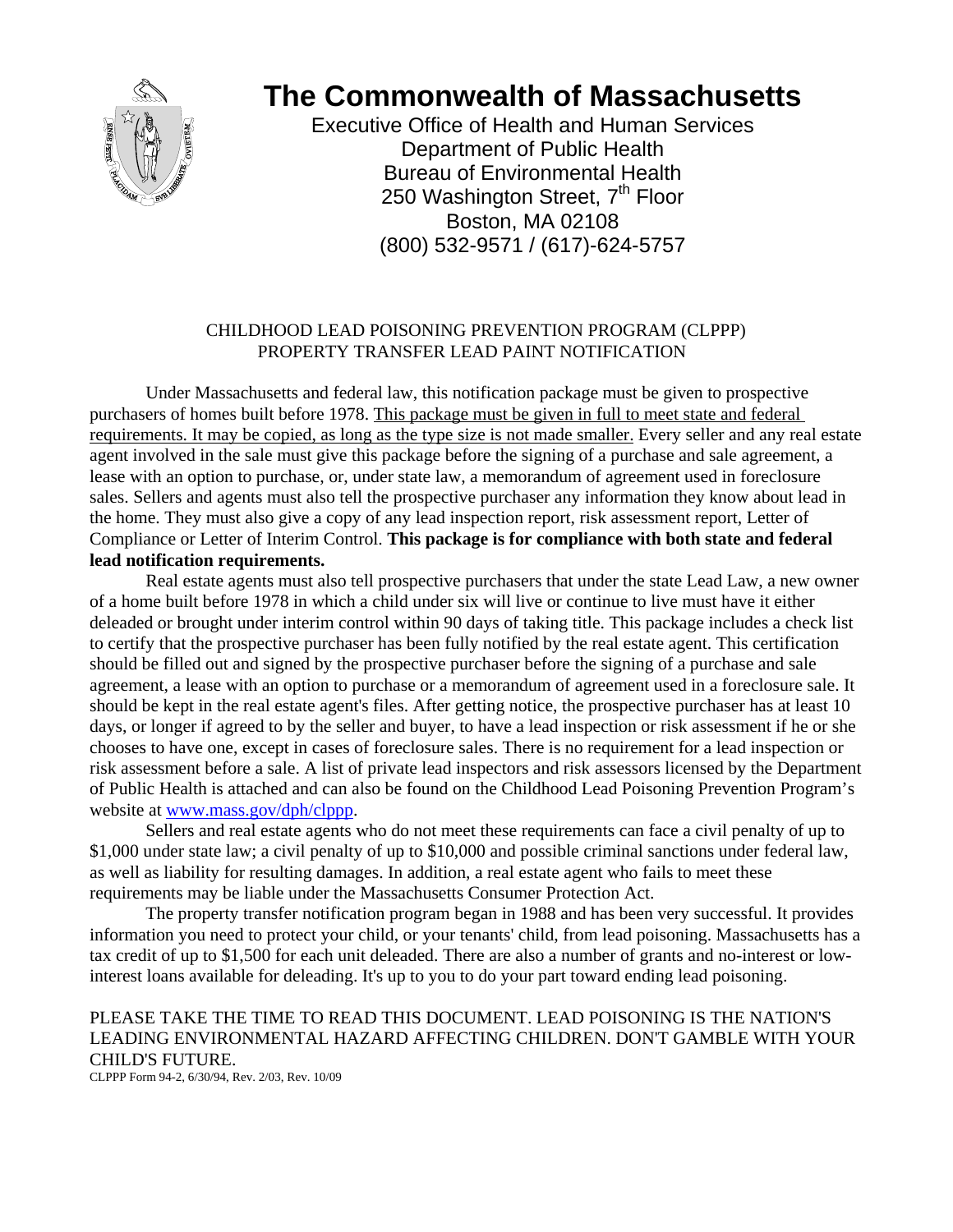#### **What is lead poisoning? How do children become lead poisoned?**

 Lead poisoning is caused by exposure to lead in the environment. It is most dangerous for children under six years old. In young children, too much lead in the body can cause permanent harm to the brain, kidneys, nervous system and red blood cells. Even at low levels, lead in children's bodies can slow growth and cause learning and behavioral problems. The main way children get lead poisoned is by swallowing lead paint dust. They do not have to chew on leaded surfaces or eat paint chips to become poisoned. Most childhood lead poisoning is caused by children's normal behavior of putting their hands or other things, such as toys, in their mouths. If their hands or these objects have touched lead dust, this may add lead to their bodies. Children can also be exposed to lead from such other sources as lead-contaminated soil or water, but these sources alone rarely cause lead poisoning. Lead can be found in soil near old, lead-painted houses. If children play in bare, leaded soil, or eat vegetables or fruit grown in such soil, or if leaded soil is tracked into the home and gets on children's hands or toys, lead may enter their bodies.

## **What are the symptoms of lead poisoning? How is it detected?**

 Most lead poisoned children have no special symptoms. The only way to find out if a child is lead poisoned is to have his or her blood tested. The Massachusetts Lead Law requires all children between 9 months and 3 years old to be screened annually for lead, and again at age 4 if living in a high-risk community. If your child has been exposed to lead, or if you do not know if your child under age six has been screened for lead, ask your child's doctor, other health care provider or your local board of health for a simple screening test of your child.

## **What is the treatment for lead poisoning?**

 Treatment of a lead poisoned child starts with finding and removing the lead hazards to which the child is exposed. This will include a lead inspection of the child's home, and if lead hazards are identified, deleading of the home. Medical treatment depends on the child's blood lead level and the child's response to the removal of the lead source. Parents will be taught about protecting their child from lead exposure. They will need to watch the child's progress through frequent blood tests. If necessary, the child may receive special drugs to help rid his body of excess lead. With this treatment, drugs are given daily for as long as several weeks. Sometimes this must be done more than once. A child who has been lead poisoned will need a lot of blood tests for a year or more. He or she should be tested for learning problems before starting school.

## **Are children under six years old the only ones at risk of lead poisoning?**

 No. Young children are usually more easily and seriously poisoned than older children or adults, but lead is harmful to everyone. Lead in the body of a pregnant woman can hurt her baby before birth. Older children and adults who live in older housing with lead paint hazards may become exposed to lead and could potentially develop lead poisoning through home renovation. Most lead poisoning in adults is caused by work-related exposure or home renovation. Even hobby supplies, such as stained glass, bullets and fishing sinkers, can expose people to lead. Lead poisoning in adults can cause high blood pressure, problems having children for both men and women, digestive problems, nerve disorders, memory loss and problems concentrating, and muscle and joint pain. Adults who have any of these symptoms and who have been exposed to lead should consider being screened for lead. Those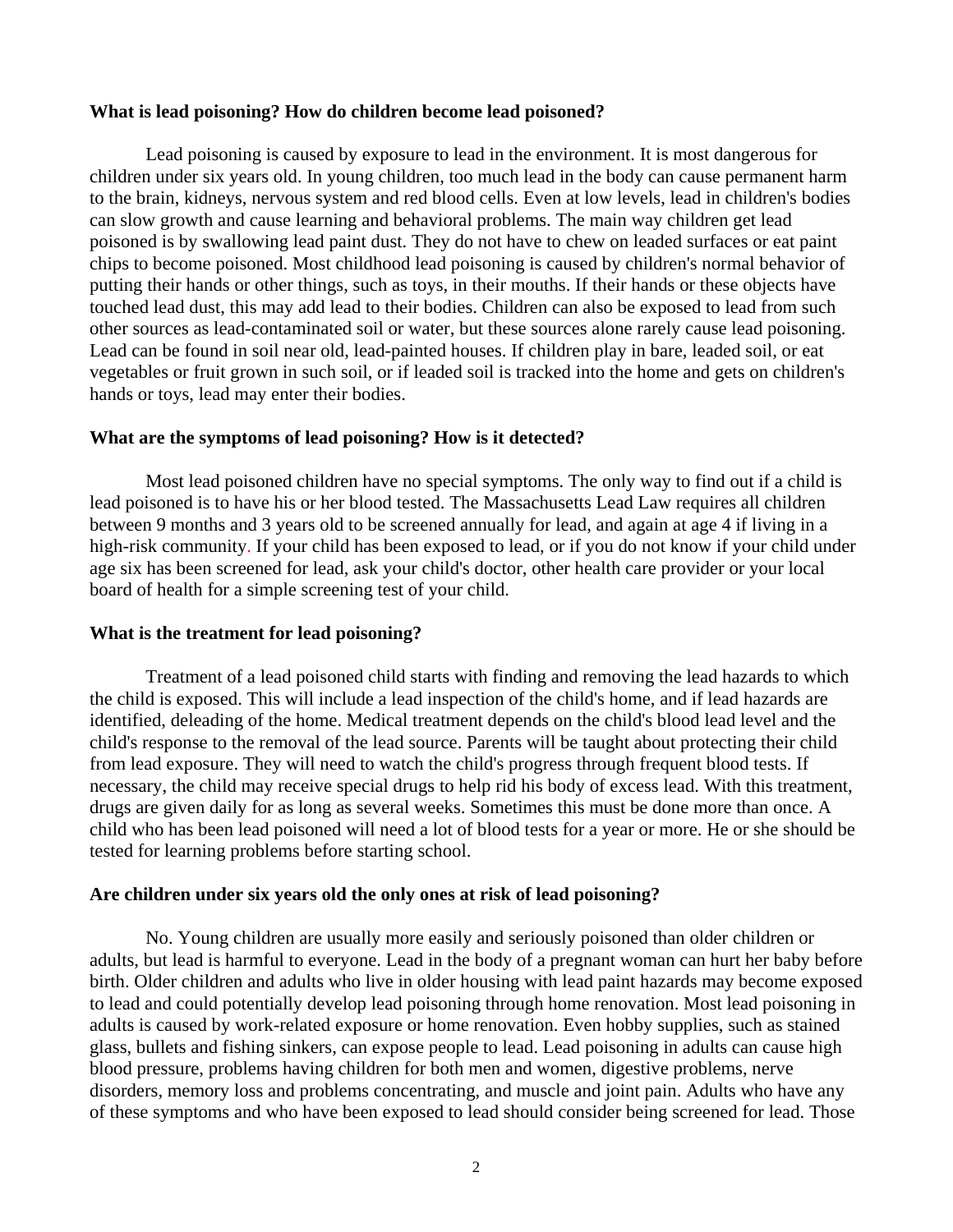who are regularly exposed to lead through their work are required by law to have their blood tested once a year for lead.

#### **What are the dangers of lead paint in homes, and when was it used?**

 Lead paint in homes causes almost all childhood lead poisoning. Lead is so harmful that even a small amount of fine lead dust that cannot be seen can poison a child. Lead paint covered by layers of nonleaded paint can still poison children, especially when it is disturbed, such as through normal wear and tear, or home repair work. When such lead paint is on moving surfaces, such as windows, fine lead dust is released through normal use. This dust settles, where it can be easily picked up on children's toys and fingers. Household paint with poisonous (now illegal) levels of lead was in use in Massachusetts from the 1690s until 1978. In 1978, the U.S. government banned lead from house paint. Lead can be found in all types of pre-1978 homes: homes in cities, suburbs or the countryside; private housing and state or federal public housing; single-family and multi-family homes. The older the house, the more likely it is to contain lead paint. The older the paint, the higher the likely lead content.

## **Can routine home repairs cause lead poisoning?**

 There can be a danger of lead poisoning whenever painted surfaces inside or outside the home are scraped for repainting, or woodwork is stripped or removed, or windows or walls are removed. This is because lead paint is found in almost all Massachusetts homes built before 1978, and so many of Massachusetts' homes are old. Do not use power sanders, propane torches or heat guns to remove leaded paint, as these methods create a lot of lead dust and fumes. Temporarily move your family (especially children and pregnant women) out of the home while the work is being done and cleaned up, or at a minimum, tape up plastic sheets to completely seal off the work area. Get a lead inspection done, so that you will know which surfaces have lead paint and need extra care when preparing for and doing home repair work, and during cleanup afterwards. Do not do repairs in older homes without learning about safe ways to do the work to reduce the danger of lead dust. Hundreds of cases of childhood and adult lead poisoning result each year from do-it-yourself home projects.

## **How does the owner of a home built before 1978 in which a child under six years old lives meet the requirements of the Massachusetts Lead Law?**

 The first step is to have a lead inspection or risk assessment done. A licensed lead inspector will test the surfaces of the home for lead and give the owner a written report that states where there is lead in amounts considered a violation by state law, and record any lead hazards that must be corrected. A risk assessor, who is a specially licensed lead inspector, will do a lead inspection plus a risk assessment, during which he or she checks the home for the most serious lead hazards that must be fixed for interim control. (See question about interim control, below.) Only a licensed deleader may do high-risk work, such as removing lead paint or repairing chipping and peeling lead paint. Either a deleader, the owner or someone who works for the owner (an agent) can do certain other deleading and interim control tasks. (See next question.) An owner or agent must get special training to perform the deleading tasks they may do. After the work is done, the lead inspector or risk assessor returns to check the home. He or she may take dust samples to test for lead and makes sure the home has been properly cleaned up. If everything is fine, he or she gives the owner a Letter of Compliance or a Letter of Interim Control. After getting one of these letters, the owner must take reasonable care of the property, mainly by making sure there is no peeling lead paint.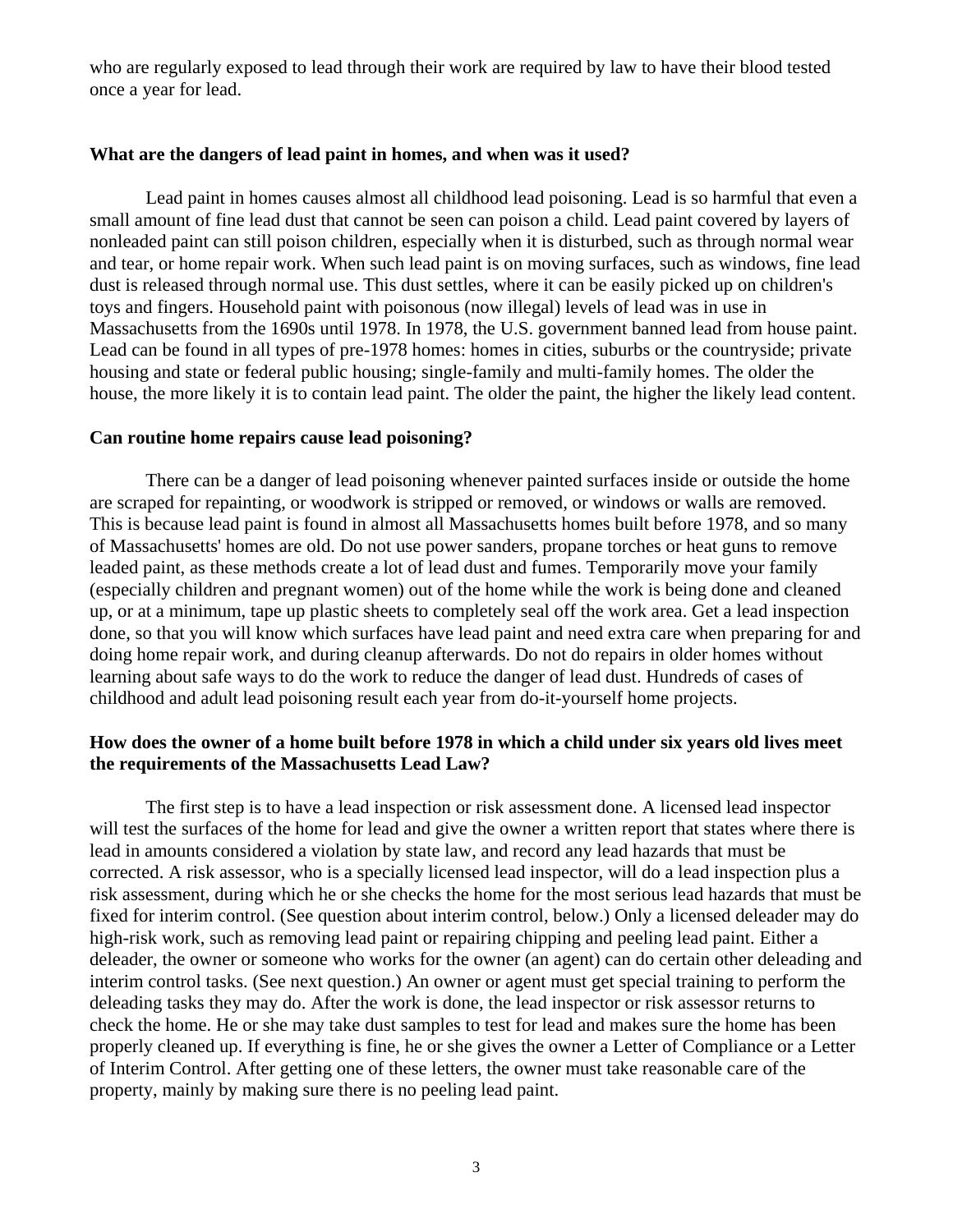#### **Can I do some of the deleading myself?**

 In Massachusetts, the owner or someone who works for the owner (an agent) can do certain deleading activities. These include covering surfaces with certain materials; removing certain building parts; capping baseboards; installing vinyl siding on the exterior, and applying encapsulants. Encapsulants are special liquid coatings made to be long-lasting barriers over lead paint. Before any of these deleading tasks are done, the owner must first have a lead inspection done and whoever is going to do the work must get special training. Contact CLPPP for information about this training. In addition, owners or their agents can perform structural repairs and lead dust cleaning for interim control. Before doing this work, owners and agents should get and read CLPPP's interim control booklet.

#### **Is there financial help for deleading?**

There is a state income tax credit of up to \$1,500 per unit for full deleading. A credit of up to \$500 per unit is available for interim control work that also contributes to full deleading. There are also grants and no-interest, deferred loans, or low-interest loans available to eligible property owners. These funds are available through the U.S. Department of Housing and Urban Development, the Massachusetts Executive Office of Communities and Development, the Massachusetts Housing Finance Authority, local city and town community development planning departments, and banks.

## **Does deleading improve the value of my property?**

 Many homeowners have found that the benefits of deleading are not unlike the benefits of other home improvement projects. Replacement windows and doors can save the homeowner money because they are more energy efficient. Having a legally deleaded home, whether it is a single-family or multi-family, owner-occupied or rental unit, can make it easier to sell or rent, often at a better price.

#### **What surfaces must be deleaded for full compliance with the Massachusetts Lead Law?**

 Owners of homes built before 1978 where children under six years of age live must have the following lead hazards corrected to get a Letter of Compliance:

\* any peeling, chipping or flaking lead paint, plaster or putty;

 \* intact lead paint, other coating or putty on moveable parts of windows with sills five feet or less from the floor or ground and those surfaces that come in contact with moveable parts;

 \* intact lead paint or other coating on "accessible mouthable surfaces." These surfaces generally include woodwork, such as doors, door jambs, stairs and stair rails, and window casings.

#### **What is interim control?**

Interim control is a set of temporary measures that property owners can take to correct urgent lead hazards, especially peeling or chipping lead paint and lead dust. These steps protect residents from lead poisoning until the home is fully deleaded. Homes in good condition may need little or no work to get interim control status. Owners then have up to two years before they have to fully delead the home. For that period, they are protected from strict liability under the state Lead Law should a child become lead poisoned in the home, as long as the home is maintained and the conditions for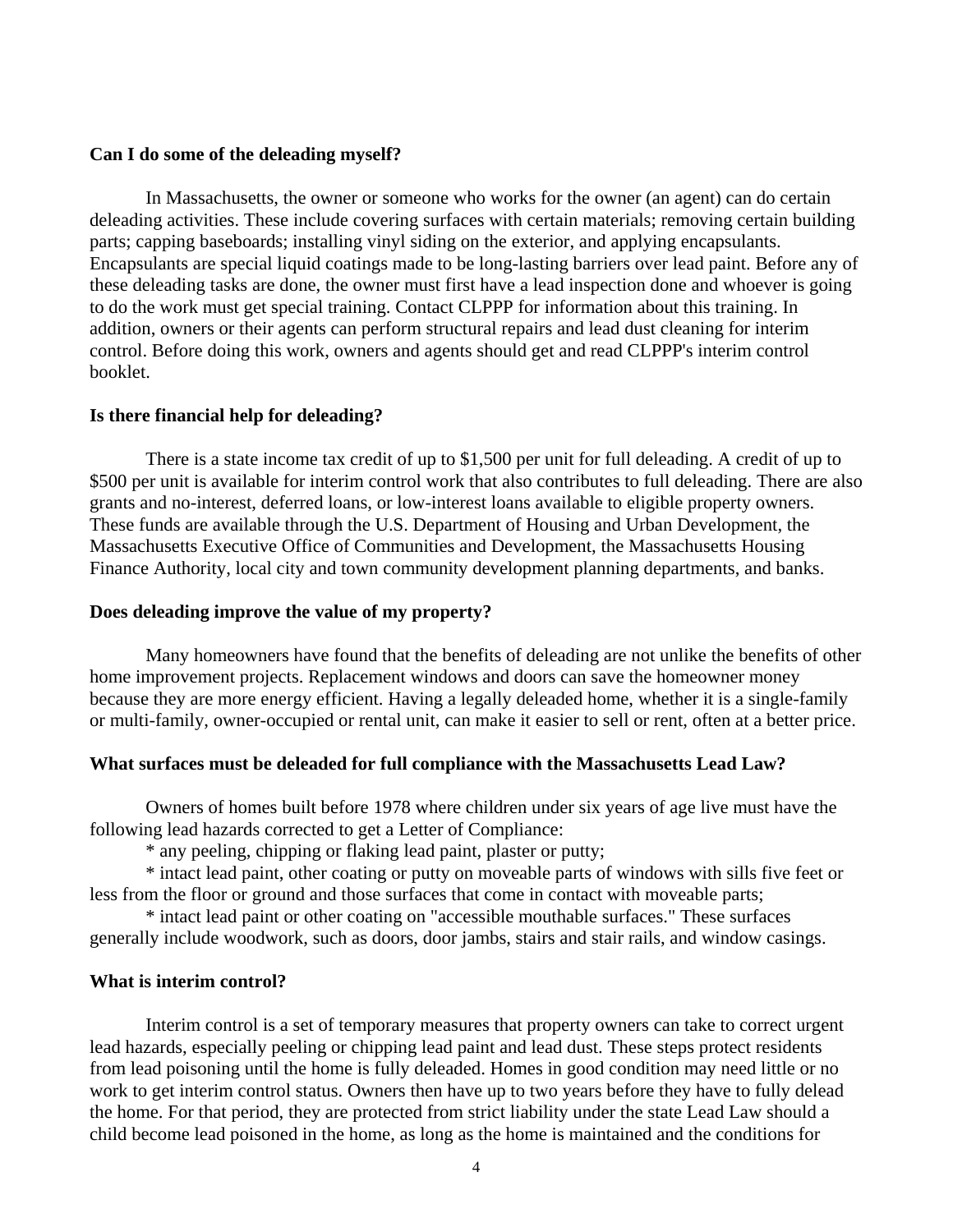interim control are met. In addition to the repair of peeling and chipping lead paint and the cleaning of lead dust, other work may be necessary for interim control. This includes fixing water leaks or other damage that makes lead paint peel and chip; making window wells smooth and easy to clean; making windows work properly and deleading any badly chipping and peeling lead-painted surfaces.

 Property owners interested in interim control must hire a licensed risk assessor. He or she will then decide what work, if any, needs to be done to get a Letter of Interim Control. The original Letter of Interim Control is good for one year. The property owner can have the home reinspected before the end of that year, and if all conditions are met, the home can be recertified for another year. By the end of the second year, the home must be deleaded, if a child under six still lives there, for the owner to remain free of strict liability.

#### **Does my family have to be out of the house during deleading or interim control work?**

 Residents must be out of the house for the entire time that a deleader is doing deleading work inside a home, and for some of the deleading work by owners and their agents. Residents may stay at home, but out of the work area, while a deleader, property owner or owner's agent without a deleader's license does certain other deleading tasks, or such interim control work as structural repairs or lead dust cleaning. Residents who have been out of the house may not return until the deleading work that made it necessary for them to leave is complete, the home is cleaned up, and a lead inspector or risk assessor has checked and found this work has been properly done and dust samples have passed. For complete details, contact CLPPP.

#### **Are there any exemptions to the Massachusetts Lead Law?**

 The Lead Law applies only to homes built before 1978 in which a child under six lives. Any home or apartment having fewer than 250 square feet of living space, or which is in a rooming house, is exempt, as long as no child under age six is living there. Finally, homes rented for 31 days or less for vacation or recreational purposes are also exempt, as long as there is no chipping or peeling lead paint in the home and the renter has received the Short-Term Vacation Rental Notification.

## **What are the requirements of the state Lead Law if there is a lease with an option to buy?**

 When there is a lease with an option to buy a home built before 1978 in effect, the owner of the property must have it deleaded or brought under interim control if a child under six lives there. If the tenant with an option to buy such a home proceeds to purchase it, he or she becomes responsible for meeting the requirements of the Lead Law if a child under six lives there after the purchase.

## **How can I find out about how lead inspections, risk assessments and deleading should be done?**

All lead inspections, risk assessments and deleading must be done according to the Regulations for Lead Poisoning Prevention and Control, 105 Code of Massachusetts Regulations 460.000 and the Deleading Regulations, 454 CMR 22.00. For full information, homeowners may get these regulations at the State House Book Store, State House, Boston, MA 02133. The phone number is (617) 727-2834.

 Lead inspectors and risk assessors licensed by the Department of Public Health have been trained and are experienced in using the state-approved methods for testing for lead paint. These methods are the following: use of a solution of sodium sulfide, a portable x-ray fluorescence machine or lab tests of paint samples removed from the home. Deleaders licensed by the Department of Labor and Workforce Development have been trained to use safe methods to prepare for and do deleading work, and clean up afterwards. They may delead using any of the following methods: removing paint, removing building parts, covering and encapsulating. When removing paint, they cannot use certain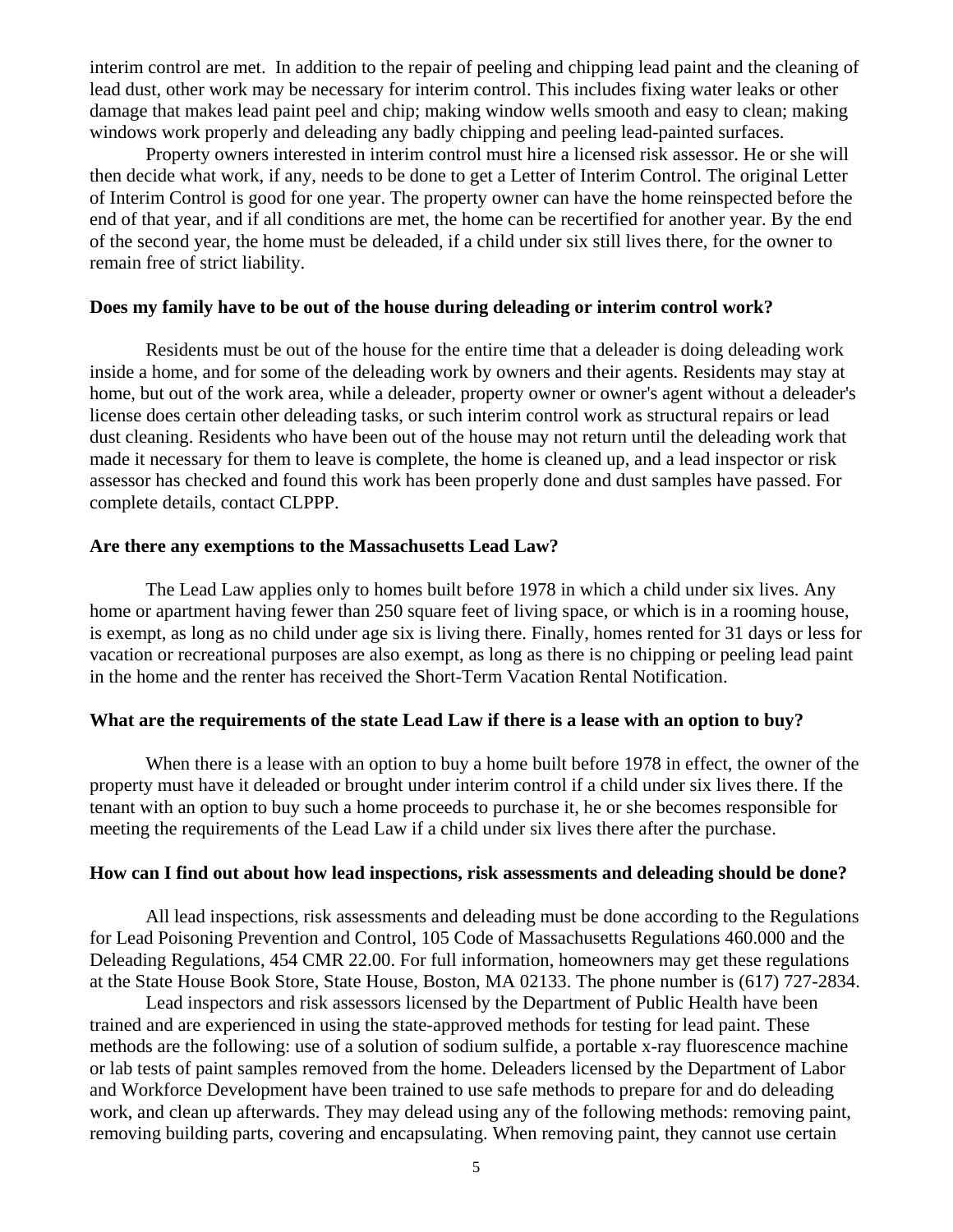very dangerous methods, such as open flame burning, dry abrasive blasting or power sanding without a special vacuum attachment.

## **How do I get a lead inspection or risk assessment?**

 Included as part of this notification package is a listing of private licensed lead inspectors organized alphabetically, and private licensed risk assessors, similarly organized. Ask to see the inspector or risk assessor's license, to make sure it is current. You should arrange for the inspection or risk assessment as quickly as possible after deciding you want one. If you do have an inspection or risk assessment, you must give the seller a copy of the report.

## **What is the best time to delead or undertake interim control?**

 The best time to delead a home or bring it under interim control is when the home is vacant, so that residents will not be exposed to lead and household furnishings will not be contaminated with lead. In addition, it often is efficient, and reduces costs, to combine deleading with other repair work being done to a vacant home.

## **What is a Letter of Compliance and a Letter of Interim Control?**

Under the state Lead Law, a Letter of Compliance is a legal letter that says either that there are no lead paint hazards or that the home has been deleaded. The letter is signed and dated by a licensed lead inspector. A Letter of Interim Control is a legal letter that says work necessary to make a home temporarily safe from lead hazards has been done. It is signed and dated by a licensed risk assessor. A Letter of Interim Control is good for one year, but can be renewed for one more year. The owner must fully delead the home and get a Letter of Compliance by the end of the second year if a child under six still lives there. The Lead Law does not require the removal of all lead paint from a home. An owner who gets a Letter of Compliance or Letter of Interim Control must take reasonable care to keep up the home, mainly by making sure there is no chipping or peeling lead paint. If an owner fails to take reasonable steps to maintain the home, he or she may become liable for damages to a child lead poisoned as a result of the owner's breach of that duty of reasonable care.

## **RENTAL PROPERTY INFORMATION**

## **What liability do rental property owners have if they don't comply with the state Lead Law?**

 If a property owner of a home built before 1978 in which a child under six lives fails to delead or bring the home under interim control, and a child is lead poisoned as a result, the property owner is strictly liable for all damages. An owner is not strictly liable for lead poisoning if a Letter of Compliance or Letter of Interim Control is in effect. Strict liability means owners may be liable even if they did not know lead paint was in the home. Since harm to the kidneys and blood cells, delays in growth, learning disabilities and emotional and behavioral disturbances resulting from lead poisoning can have life-long effects, monetary damages awarded against an owner responsible for a child's lead poisoning can be substantial. Failing to delead or bring under interim control a home to which the Lead Law applies is also an emergency public health matter, and can carry criminal penalties. An owner who is notified by a public agency of Lead Law violation in a property he or she owns, and who willfully fails to correct the dangerous conditions, is also subject to punitive damages, which are three times the actual damages found. These provisions are in addition to any other legal rights the leadpoisoned child may have.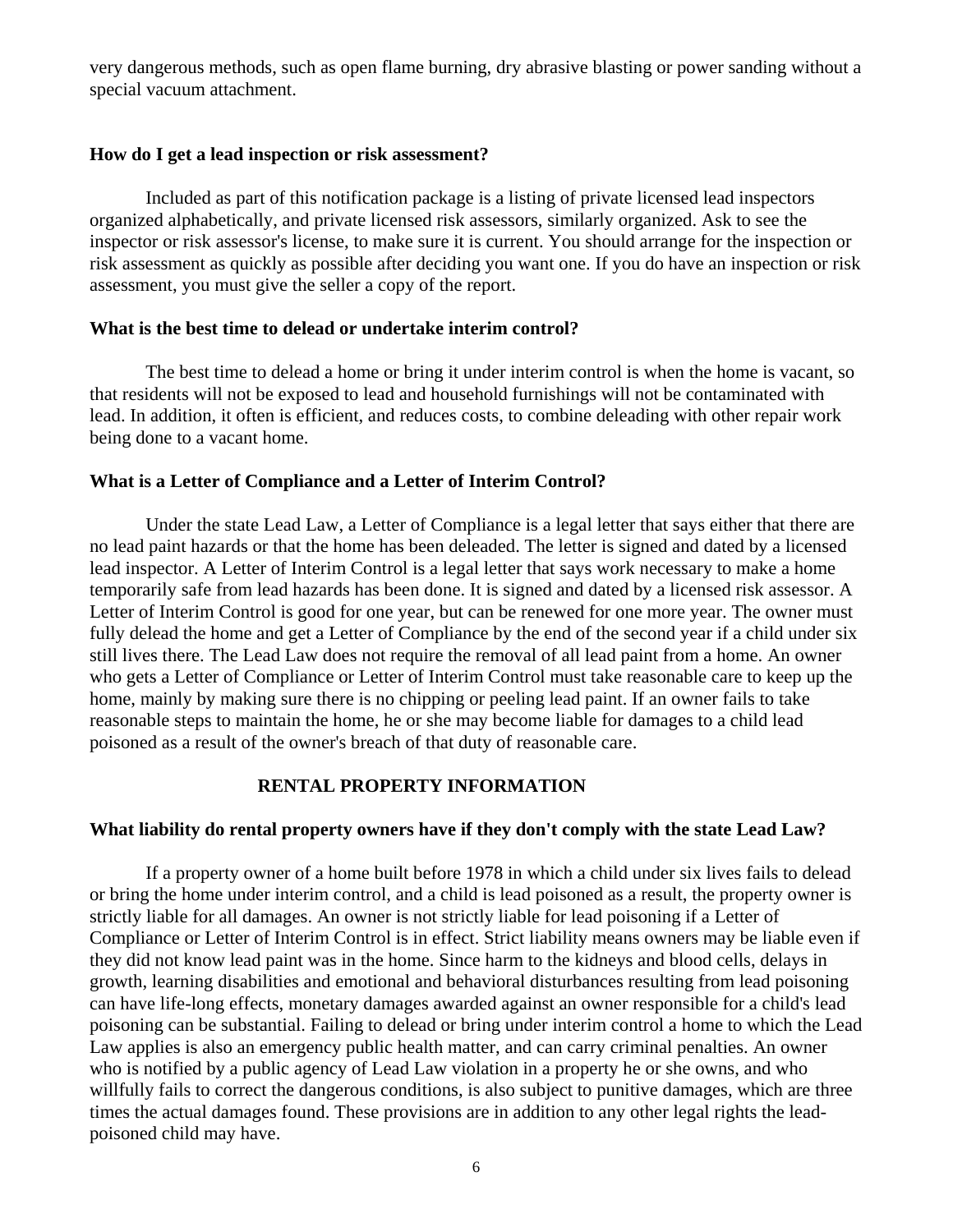#### **Can I avoid state Lead Law requirements by not renting to a family with children under six?**

The Massachusetts Lead Law makes it illegal to refuse to rent to families with children under six, or evicting or refusing to renew the lease of families with children under six, because of lead paint. Discrimination against families with young children is also a violation of the U.S. Fair Housing Act and the Massachusetts anti-discrimination statute. Parents cannot waive the rights of their children to live in lead-safe housing or agree to assume to risks of lead exposure. Owners who violate these laws face heavy penalties. The Massachusetts Commission Against Discrimination investigates and prosecutes cases of discrimination against families with children because of lead paint.

 It is also illegal for lenders to deny financing because a home has lead paint, or because financing could trigger future duties under the Lead Law. This does not restrict the right of a lender to process or deny a mortgage application in accordance with accepted underwriting practices and criteria.

## **If I am considering buying a pre-1978 house to rent out, and a child under six lives in one of the apartments, should I have at least that unit and common areas inspected for lead now?**

 Yes. If there are children under six living in such an apartment and the apartment does not have a Letter of Compliance or Letter of Interim Control, buyers should find out whether or not the apartment has lead hazards and will have to be brought into compliance with the state Lead Law. This information will be important in deciding whether to buy the property and at what price. As noted above, new owners have 90 days from the date of taking title to have such an apartment deleaded or brought under interim control. Therefore, they should arrange deleading or interim control work to begin as soon as possible after taking title, to be sure the work is done within 90 days.

#### **Can a landlord delay a tenancy to bring a home into compliance with the state Lead Law?**

 A landlord who will be deleading a home or bringing it under interim control may delay the start of the tenancy up to 30 days. This can be done as long as a lease between the landlord and the new tenant does not exist. During this delay period, the new tenants are responsible for their living expenses. If there is a signed lease, however, the landlord is responsible for temporary housing during relocation necessary for deleading work.

#### **Must a landlord arrange temporary housing for a tenant while a rental home is being deleaded?**

 Under the state Lead Law, tenants have to be relocated for the time that certain deleading work is taking place inside the home. They may not return until that work is done, the home is cleaned up, and a licensed lead inspector or risk assessor checks and finds it is fine for residents to move back in.

 The landlord and tenant are responsible for working out an acceptable plan for alternative housing if it is necessary. The landlord may move the tenant to another place to live, which may be another house, apartment, motel or hotel. The landlord is responsible for paying the tenant's reasonable moving costs and any temporary housing costs over and above the rent of the home being deleaded. During the time the home is being deleaded, the tenant remains responsible for paying the normal rent they would pay for this period as their share of the cost of temporary housing. The Lead Law states the temporary housing must not cause undue economic or personal hardship to the tenant.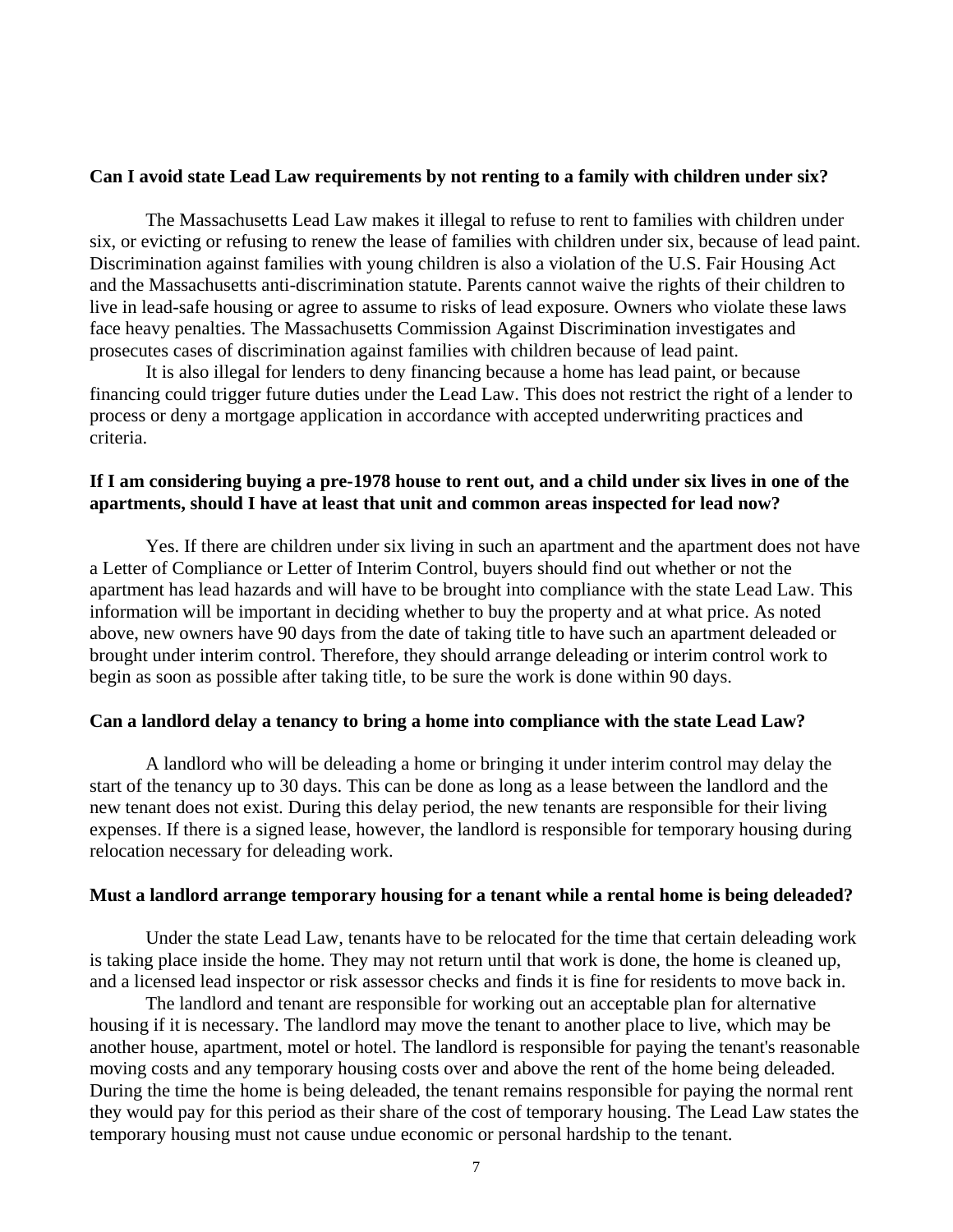#### **What is tenant notification?**

 The goal of the federal and state requirements for tenant notification is to help reduce lead poisoning by giving all tenants of homes built before 1978 information about lead in their home. The program also educates tenants and landlords about the dangers of lead poisoning, its prevention, and the Massachusetts Lead Law. Tenant notification applies to all tenants, whether or not they have a child under six living with them.

 Before renting a home, landlords, managing agents or any real estate agent involved in the rental must give new tenants copies of any existing lead forms for the home. These include lead inspection reports, risk assessment reports, a Letter of Compliance (no matter how old) or a Letter of Interim Control. If the landlord or agent does not have any or all of these forms for the home, he or she simply does not give them. In addition, the landlord or agent must give new tenants the Tenant Lead Law Notification. This form addresses lead poisoning, specific prevention tips for parents, the requirements of the Lead Law and an explanation of the lead forms. Attached to the Tenant Lead Law Notification is the Tenant Certification form. This is to be filled out and signed by both the tenant and the landlord or agent. Each party gets a copy to keep. **These forms have been approved to satisfy both state and federal lead notification requirements.** Landlords or agents may choose to include the Tenant Lead Law Notification/Tenant Certification form in a written lease, instead of using a separate form.

 Landlords and agents who fail to carry out their tenant notification obligations are liable for all damages caused by their failure to do so, and are subject to a fine of up to \$1,000.

#### **INSURANCE INFORMATION**

#### **How can an owner of rental housing in Massachusetts built before 1978 get insurance to cover potential lead liability?**

The answer depends on the number of units that the property owner wishes to insure, and whether the property owner lives in the building for which insurance is sought. An owner-occupant who insures four or fewer units may be covered by homeowners insurance. Generally, the property owner who is not an owner-occupant will need to get commercial liability insurance, as will an owneroccupant who wishes to insure more than four units.

 Homeowners insurance may be available from several different sources: the regular, "admitted" market, the FAIR Plan or the "surplus lines" market. The regular, "admitted" market is the usual market for insurance. The FAIR Plan offers homeowners insurance to property owners unable to find coverage in the regular market. The "surplus lines" market is a less regulated, and generally more expensive market. It provides insurance to those who cannot find coverage elsewhere.

 Under state Division of Insurance regulations, if an insurer in the regular market decides to write homeowners insurance on rental housing for which a Letter of Compliance or Letter of Interim Control is in effect, the insurer must provide coverage of lead paint liability arising from those premises. **Neither the state Lead Law nor the insurance regulations require a regular market insurer to write liability insurance, including homeowners insurance, on a particular property.** If a Letter of Compliance or Letter of Interim Control is in effect for only part of a property, the coverage for lead liability will extend to only that part of the property. Such insurance will also apply to any common areas covered by the Letter of Compliance or Letter of Interim Control. It will not, however, extend to injuries resulting from gross or willful negligence. The FAIR Plan's coverage of lead liability is subject to the same regulations that apply to the regular market.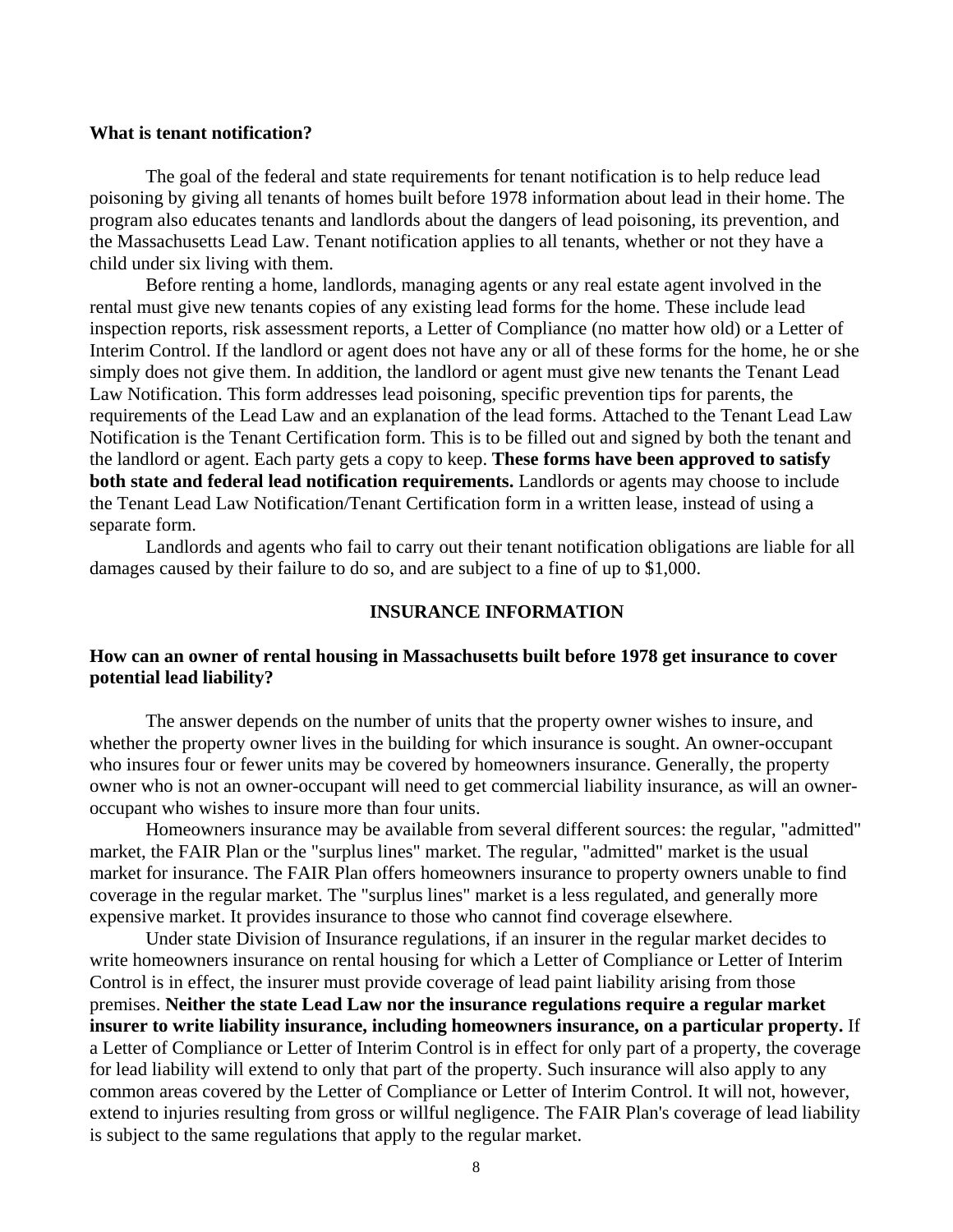An insurer in the regular market, or the FAIR Plan, may ask the property owner to prove that there is a Letter of Compliance or a Letter of Interim Control for the home sought to be insured. Once the proof is provided, coverage for lead liability will apply as of the date of the Letter. If the Fair Plan determines that a given property is eligible for insurance, or if a regular market insurer elects to insure certain premises, either may exclude lead liability coverage on any part of the property it ensures to which no Letter of Compliance or Letter of Interim Control applies. If either the Fair Plan or a regular market insurer uses such an exclusion, it must offer the owner of the premises the chance to buy back the excluded coverage. There is an additional charge for the lead liability "buyback" coverage. The amount of this charge is regulated by the Division of Insurance.

 In the surplus lines market, there is no requirement to cover lead liability arising from premises to which a Letter of Compliance or Letter of Interim Control applies. Surplus lines insurers generally exclude coverage of lead liability, do not offer the buyback coverage, and charge higher prices than the regular market.

 Since the FAIR Plan does not provide commercial liability insurance, property owners who need to get such coverage (as opposed to homeowners insurance) must get it from either the regular market or the surplus lines market. Commercial liability insurance from the surplus lines market, like homeowners insurance from that market, usually will exclude coverage of lead liability, will not include the buyback option, and will cost more than regular market coverage.

 While a regular market insurer can decline to write commercial liability insurance on a given property, once such an insurer decides to write such coverage, it must then insure lead liability arising from any part of the property covered by a Letter of Compliance or Letter of Interim Control. If such an insurer chooses to insure a property, it may exclude coverage of lead liability on any part of the premises for which no Letter of Compliance or Letter of Interim Control is in effect. If such insurer applies such an exclusion, it must offer the property owner the opportunity to buy back the excluded coverage. The lead liability insurance regulations described above as applicable to regular market homeowners insurance also apply to commercial liability insurance from the regular market.

 Owners of rental housing should try to get coverage for lead liability, whether they have met the requirements of the Lead Law or not, by seeking regular market coverage through insurance agents, or by contacting direct writing companies that are listed in the telephone directory, before resorting either to the FAIR Plan or the surplus lines market.

## **If I own and occupy a single-family house, does my homeowners insurance cover lead liability?**

Under the state lead liability insurance regulations, coverage of lead liability cannot be excluded from regular market and FAIR Plan homeowners insurance policies on single-family owneroccupied homes. Instead, lead liability coverage is included in such policies. However, a family member covered by a homeowners policy cannot make a lead liability claim against another family member covered by the same policy. The requirements of the lead liability insurance regulations do not apply to homeowners coverage from the surplus lines market.

#### **How are new owners affected by the lead liability insurance regulations?**

 If a buyer of rental housing built before 1978 meets the state Lead Law's requirements and gets a Letter of Compliance or Letter of Interim Control within 90 days after becoming the owner, then, under certain conditions, they will be able to get coverage for lead liability for the period they owned the property before they deleaded or brought it under interim control. This will happen if a regular market insurer chooses to provide liability coverage on the property. Such an insurer is required to provide lead liability coverage to a new owner who obtains a Letter of Compliance or Letter of Interim Control within 90 days after becoming the owner of the property. Such coverage will go back to the time that the new owner took title to the property, unless the liability insurance went into effect some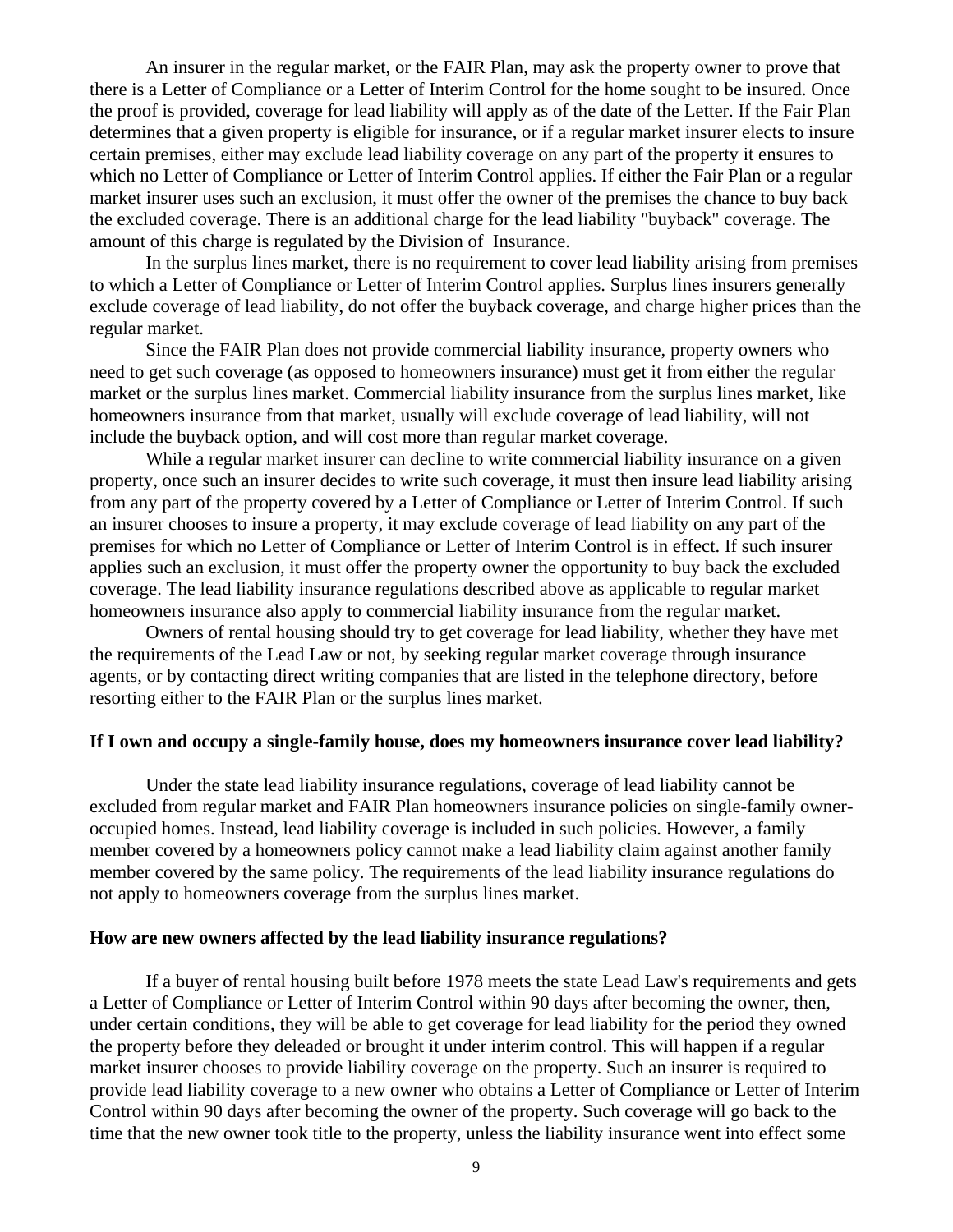time after the taking of title. In the latter case, the coverage of lead liability will extend back to the time that the liability insurance held by the new owner first went into effect on the premises. The rule for new owner lead liability insurance coverage for the FAIR Plan is the same as for the regular market. These special rules for lead liability insurance for new owners do not apply to insurance from the surplus lines market.

\*\*\*\*\*\*\*\*\*

## **What happens next?**

That's up to you. At this point, you should be well informed about lead poisoning, the effects of lead hazards in the home, and your responsibilities under the Massachusetts Lead Law. In the past, the Department of Public Health has had to devote its childhood lead poisoning resources to provide services to the thousands of Massachusetts children who were poisoned, as well as to providing services to children whose blood lead levels are elevated, to prevent them from becoming lead poisoned. Between the Department's work and the preventive deleading carried out by property owners, we have been successful at reducing the number of lead poisonings among young children in Massachusetts. All of us at the Department are hopeful that we will continue that partnership, in which the correction of lead hazards in the homes of young children *before* those children are lead poisoned is so important.

## **Where can I get more information on lead poisoning?**

Massachusetts Department of Public Health U.S. Environmental Protection Agency Childhood Lead Poisoning Prevention Program (CLPPP) Region 1 (New England) (For more copies of this form, and full range of (Information about federal laws on lead) information on owners' and tenants' rights and http://www.epa.gov/region1 responsibilities under the state Lead Law, financial help (617)-918-1524 for owners, safe renovation work, and soil testing) www.mass.gov/dph/clppp (781)-774-6611, 1-800-532-9571 National Lead Information Center

Massachusetts Department of Labor/ Division of Occupational Safety (List of licensed deleaders) U.S. Consumer Product Safety www.mass.gov/dos Commission (Info about lead in (617)-626-6962 consumer products

Massachusetts Housing Finance Agency (Get the Lead Out loan program information) www.masshousing.com (617)-854-1000

 (lead poisoning information or lead in consumer products) www.epa.gov/lead or 1-800-424-LEAD

www.cpsc.gov or 1-800-638-2772